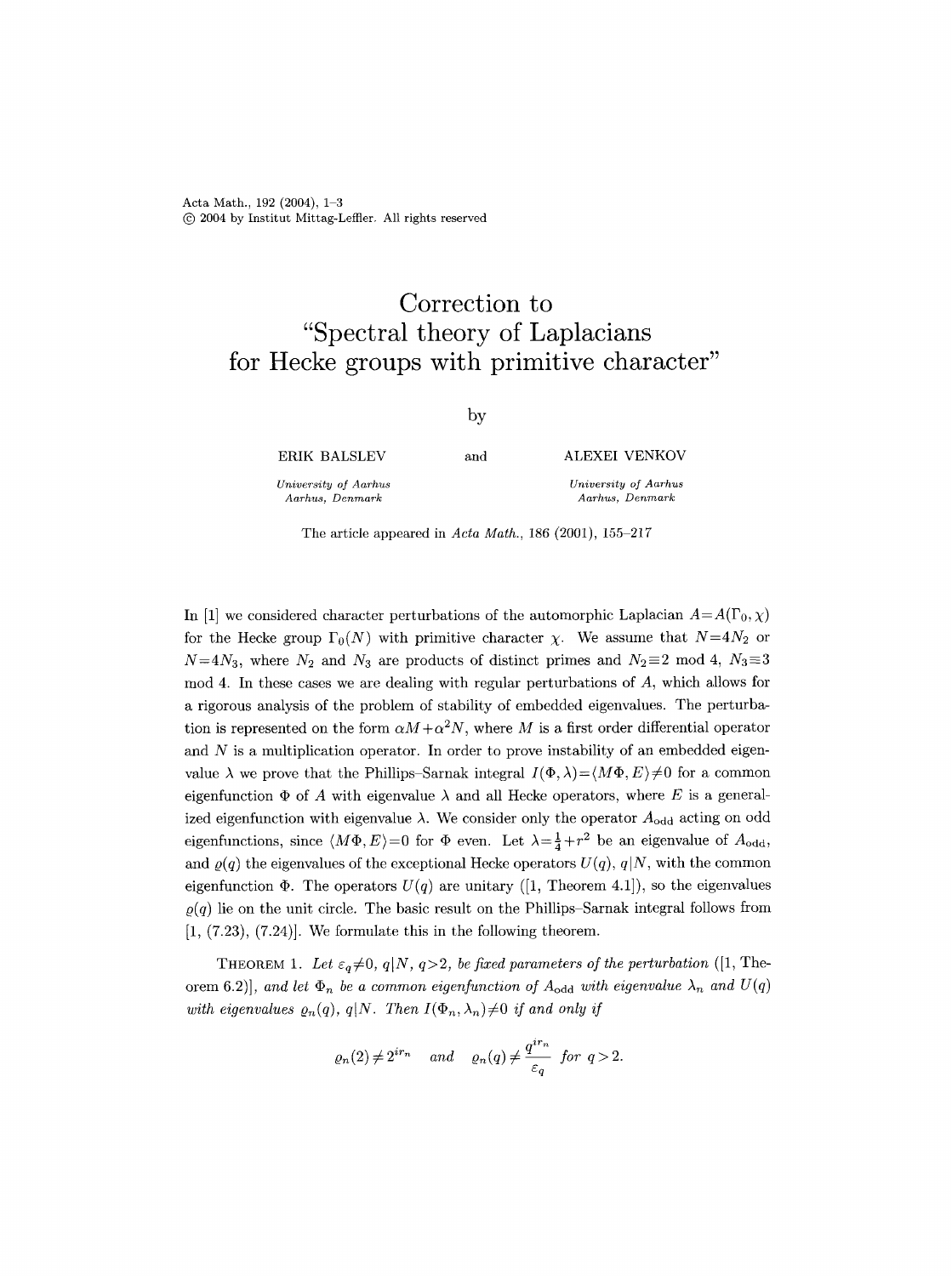In [1, Theorem 4.3] it is stated that for all  $q|N$ ,  $\rho_n(q)=\pm 1$ . This gives rise only to the exceptional sequences  $r_n=n\pi/\log 2$  and  $r_{n,q}=n\pi/\log q$ ,  $n\in\mathbb{Z}$ ,  $q|N, q>2$ , if  $\varepsilon_q=\pm 1$ as stated in [1, Theorem 7.1].

This lemma, however, is not correct. The eigenvalues of  $U(q)$  may lie anywhere on the unit circle. Consequently [1, Theorem 7.1] should be replaced by Theorem 1. This leaves us with the problem of analyzing the conditions of Theorem 1. For  $q>2$ we can obtain  $\varrho_n(q) \neq q^{ir_n}/\varepsilon_q$  by choosing  $\varepsilon_q \neq \pm 1$ . For  $q=2$  there is no such freedom. We might a priori have  $\varrho_n(2)=2^{ir_n}$  for all eigenvalues  $\lambda_n$  or for no such  $\lambda_n$ . It is a delicate problem to establish that  $\rho_n(2)\neq 2^{ir_n}$  for at least a certain proportion of the eigenvalues  $\lambda_n$ . This is the subject of a separate paper [2]. We prove the Weyl law for a certain operator  $T$  ([2, Theorem 5]) whose eigenvalues in average measure the distance  $|\varrho_n(2)-2^{ir_n}|$ , and obtain from this that  $\varrho_n(2)\neq 2^{ir_n}$  asymptotically for at least  $\frac{1}{4}$  of all eigenvalues  $\lambda_n$ , counted with multiplicity ([2, Theorem 6]). Together with the Weyl law for  $A_{\text{odd}}$  ([2, Theorem 4]) this implies the following result, replacing [1, Theorem 8.5].

THEOREM 2. *It holds that* 

$$
\liminf_{\lambda \to \infty} \frac{\#\{\lambda_n \leq \lambda \mid I(\Phi_n, \lambda_n) \neq 0\}}{\lambda} \geq \frac{A(F)}{32\pi},
$$

where the eigenvalues  $\lambda_n$  are counted with multiplicity.

Assuming further that the dimensions of all odd eigenspaces are bounded, we obtain the following result, replacing [1, Corollary 8.7 (c)].

COROLLARY 1. *Suppose that* dim  $N(A_{odd}-\lambda_n)\leq m$  for all n. Let  $\lambda_n$  be any eigen*value of A*<sub>odd</sub> *such that for some*  $\tilde{\Phi}_n \in N(A_{odd}-\tilde{\lambda}_n)$ ,  $\tilde{\Phi}_n(\alpha)$  *is a resonance function for small*  $\alpha \neq 0$ *. Then* 

$$
\liminf_{\lambda \to \infty} \frac{\#\{\tilde{\lambda}_n \leq \lambda\}}{\lambda} \geq \frac{A(F)}{32\pi m},
$$

where  $\tilde{\lambda}_n$  is not counted with multiplicity. Thus, asymptotically at least  $1/4m$  of the *eigenfunctions become resonance functions for*  $\alpha \neq 0$ .

Our results remain qualitatively the same as in [1], but the number of eigenvalues which are proved unstable is reduced. Similar results can be obtained for  $\varepsilon_q=\pm 1$ , but with reduction by additional factors.

*Acknowledgment.* We want to thank Fredrik Strömberg for pointing out the mistake in [1, Theorem 4.3].